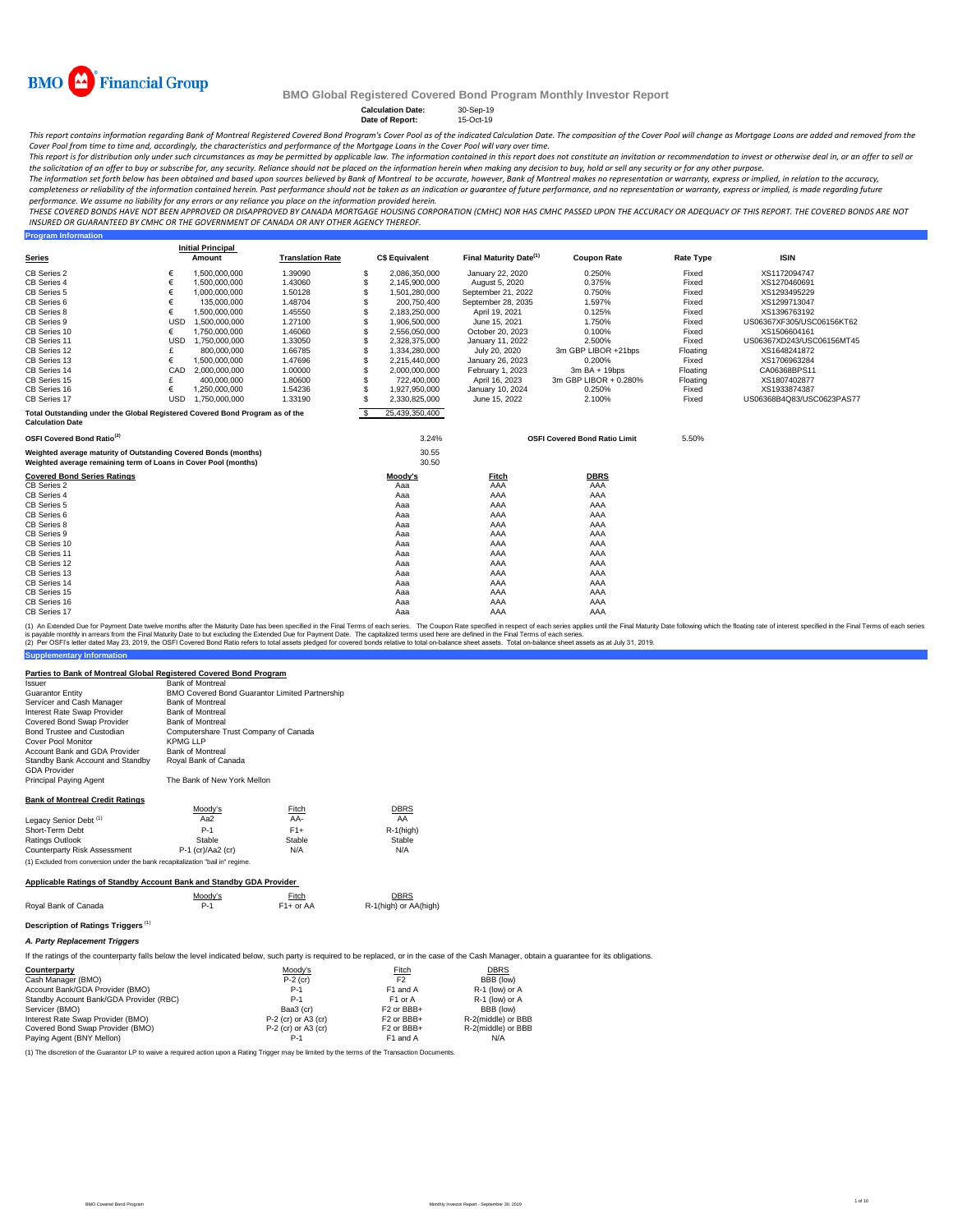

|                                                                                                                                                                                                                                                                                                                                                                                                                                                                                                                                                                                                                                                                                                                      |                                                              | <b>Calculation Date:</b><br>Date of Report: | 30-Sep-19<br>15-Oct-19                          |  |  |
|----------------------------------------------------------------------------------------------------------------------------------------------------------------------------------------------------------------------------------------------------------------------------------------------------------------------------------------------------------------------------------------------------------------------------------------------------------------------------------------------------------------------------------------------------------------------------------------------------------------------------------------------------------------------------------------------------------------------|--------------------------------------------------------------|---------------------------------------------|-------------------------------------------------|--|--|
| <b>B. Summary of Specific Rating Trigger Actions</b>                                                                                                                                                                                                                                                                                                                                                                                                                                                                                                                                                                                                                                                                 |                                                              |                                             |                                                 |  |  |
| I) The following actions are required if the Cash Manager (BMO) undergoes a downgrade below the stipulated rating:                                                                                                                                                                                                                                                                                                                                                                                                                                                                                                                                                                                                   |                                                              |                                             |                                                 |  |  |
|                                                                                                                                                                                                                                                                                                                                                                                                                                                                                                                                                                                                                                                                                                                      | Moody's                                                      | Fitch                                       | <b>DBRS</b>                                     |  |  |
| a) The Servicer will be required to direct amounts received directly                                                                                                                                                                                                                                                                                                                                                                                                                                                                                                                                                                                                                                                 |                                                              |                                             |                                                 |  |  |
| into the GDA Account (or Standby GDA Account if applicable)<br>within 2 Canadian business days and the Cash Manager shall<br>immediately remit any funds held at such time for or on behalf of<br>the Guarantor directly into the GDA Account                                                                                                                                                                                                                                                                                                                                                                                                                                                                        | $P-1$                                                        | F1 or A                                     | R-1(low) or BBB                                 |  |  |
| II) The following actions are required if the Servicer (BMO) undergoes a downgrade below the stipulated rating:                                                                                                                                                                                                                                                                                                                                                                                                                                                                                                                                                                                                      |                                                              |                                             |                                                 |  |  |
|                                                                                                                                                                                                                                                                                                                                                                                                                                                                                                                                                                                                                                                                                                                      | Moody's                                                      | Fitch                                       | DBRS                                            |  |  |
| a) The Servicer will be required to direct amounts received to the<br>Cash Manager, or GDA as applicable                                                                                                                                                                                                                                                                                                                                                                                                                                                                                                                                                                                                             | $P-1$ (cr)                                                   | F1 or A                                     | BBB(low)                                        |  |  |
| quarantee of its rights and obligations from a third party, if the Swap Provider undergoes a downgrade below the stipulated rating:<br>a) Interest Rate Swap Provider<br>b) Covered Bond Swap Provider                                                                                                                                                                                                                                                                                                                                                                                                                                                                                                               | $Modv's^{(3)}$<br>P-1 (cr) or A2 (cr)<br>P-1 (cr) or A2 (cr) | Fitch<br>F1 or A<br>F <sub>1</sub> or A     | <b>DBRS</b><br>R-1 (low) or A<br>R-1 (low) or A |  |  |
| IV) The following actions are required if the Issuer (BMO) undergoes a downgrade below the stipulated rating:                                                                                                                                                                                                                                                                                                                                                                                                                                                                                                                                                                                                        |                                                              |                                             |                                                 |  |  |
|                                                                                                                                                                                                                                                                                                                                                                                                                                                                                                                                                                                                                                                                                                                      |                                                              |                                             |                                                 |  |  |
| a) Mandatory repayment of the Demand Loan                                                                                                                                                                                                                                                                                                                                                                                                                                                                                                                                                                                                                                                                            | Moody's<br>N/A                                               | Fitch<br>F <sub>2</sub> or BBB+             | <b>DBRS</b><br>N/A                              |  |  |
| b) Cashflows will be exchanged under the Covered Bond Swap<br>Agreement (to the extent not already taking place)                                                                                                                                                                                                                                                                                                                                                                                                                                                                                                                                                                                                     | Baa1                                                         | BBB+                                        | BBB (high)                                      |  |  |
| c) Transfer of title to Loans to Guarantor <sup>(4)</sup>                                                                                                                                                                                                                                                                                                                                                                                                                                                                                                                                                                                                                                                            | A <sub>3</sub>                                               | BBB-                                        | BBB (low)                                       |  |  |
| <b>Events of Defaults &amp; Test Compliance</b>                                                                                                                                                                                                                                                                                                                                                                                                                                                                                                                                                                                                                                                                      |                                                              |                                             |                                                 |  |  |
| Asset Coverage Test (C\$ Equivalent of Outstanding<br>Covered Bond < Adjusted Aggregate Asset Amount)                                                                                                                                                                                                                                                                                                                                                                                                                                                                                                                                                                                                                |                                                              | Pass                                        |                                                 |  |  |
| <b>Issuer Event of Default</b>                                                                                                                                                                                                                                                                                                                                                                                                                                                                                                                                                                                                                                                                                       |                                                              | No                                          |                                                 |  |  |
| Guarantor LP Event of Default                                                                                                                                                                                                                                                                                                                                                                                                                                                                                                                                                                                                                                                                                        |                                                              | No                                          |                                                 |  |  |
| (3) If no short term rating exists, then A1                                                                                                                                                                                                                                                                                                                                                                                                                                                                                                                                                                                                                                                                          |                                                              |                                             |                                                 |  |  |
| (4) The transfer of registered title to the Loans to the Guarantor may be deferred if (A) satisfactory assurances are provided to the Guarantor and the Bond Trustee by The Office of the Superintendent of Financial Institut<br>jurisdiction over the Seller permitting registered title to the Loans to remain with the Seller until such time as (i) the Loans are to be sold or otherwise disposed of by the Guarantor or the Bond Trustee in the performan<br>Documents, or (ii) the Guarantor or the Bond Trustee is required to take actions to enforce or otherwise deal with the Loans, and (B) each of the Rating Agencies has confirmed that it will not withdraw or downgrade its the<br>such deferral. |                                                              |                                             |                                                 |  |  |

**Pre-Maturity Test** *(Applicable to Hard Bullet Covered Bonds)* **Pre-Maturity Required Ratings Pre-Maturity Required Ratings Pre-Maturity Required Ratings**  $DBRS<sup>(1)</sup>$  A (high) or A (low)

Following a breach of the Pre-Maturity test in respect of a Series of Hard Bullet Covered Bonds, and unless the Pre-Maturity Liquidity Ledger is otherwise funded from the other sources, the Partnership<br>shall offer to sell

(1) In the case of DBRS, if Final Maturity Date is within six months of the Pre-Maturity Test Date, then A(high), otherwise A(low).

| <b>Reserve Fund</b>                                                           |            |                     |                       |
|-------------------------------------------------------------------------------|------------|---------------------|-----------------------|
|                                                                               | Moodv's    | Fitch               | <b>DBRS</b>           |
| <b>Reserve Fund Required Amount Ratings</b>                                   | $P-1$ (cr) | F <sub>1</sub> or A | R-1 (Low) and A (low) |
| Are the ratings of the Issuer below the Reserve Fund Required Amount Ratings? |            | No                  |                       |

If the ratings of the Issuer fall below the Reserve Fund Required Amount Ratings, then the Guarantor shall credit or cause to be credited to the Reserve Fund funds up to an amount equal to the Reserve<br>Fund Required Amount.

Reserve Fund Required Amount: Nil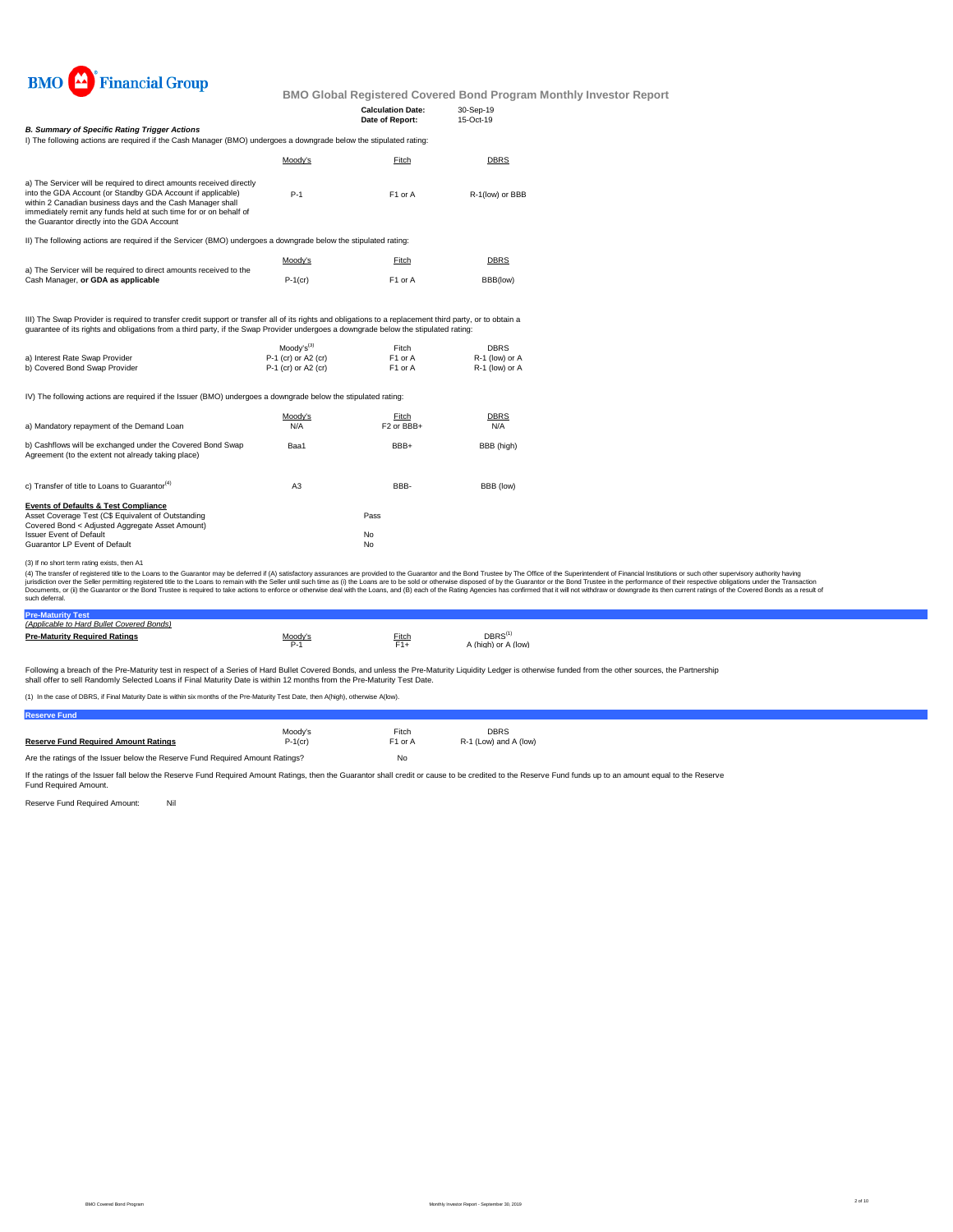

|                                                                                                                                                        | <b>Calculation Date:</b> | 30-Sep-19                   |        |                |
|--------------------------------------------------------------------------------------------------------------------------------------------------------|--------------------------|-----------------------------|--------|----------------|
|                                                                                                                                                        | Date of Report:          | 15-Oct-19                   |        |                |
| <b>Asset Coverage Test</b>                                                                                                                             |                          |                             |        |                |
| <b>C\$ Equivalent of Outstanding Covered Bonds</b>                                                                                                     | 25.439.350.400           |                             |        |                |
| $A^{(1)}$ = Lesser of (i) Sum of LTV adjusted outstanding principal balance and (ii) Sum of<br>Asset percentage adjusted outstanding principal balance | 29,647,101,339           |                             | A(i)   | 31,708,129,774 |
| $B =$ Principal receipts not applied                                                                                                                   | ٠                        |                             | A (ii) | 29,647,101,339 |
| $C =$ Cash capital contributions                                                                                                                       | $\overline{\phantom{a}}$ | Asset Percentage            | 93.5%  |                |
| $D =$ Substitution assets<br>$E =$ (i) Reserve fund balance                                                                                            | $\overline{\phantom{a}}$ | Maximum Asset<br>Percentage | 95.0%  |                |
| (ii) Pre - Maturity liquidity ledger balance                                                                                                           | ٠                        |                             |        |                |
| $F =$ Negative carry factor calculation                                                                                                                |                          |                             |        |                |
| Total: $A + B + C + D + E - F$                                                                                                                         | 29,647,101,339           |                             |        |                |
| <b>Asset Coverage Test Pass/Fail</b>                                                                                                                   | Pass                     |                             |        |                |
| <b>Regulatory OC Minimum</b>                                                                                                                           | 103%                     |                             |        |                |
| Level of Overcollateralization <sup>(2)</sup>                                                                                                          | 107%                     |                             |        |                |
|                                                                                                                                                        |                          |                             |        |                |

(2) Per Section 4.3.8 of the CMHC Guide, (A) the lesser of (i) the total amount of cover pool collateral and (i)) the amount of cover pool collateral required to collateralize the covered bonds outstanding and ensure the A (1) Market Value as determined by adjusting, not less than quarterly, the Original Market Value utilizing the Indexation Methodology (see Appendix for details) for subsequent price developments.

| <b>Valuation Calculation</b>                                                                                                                                                                                                   |                          |        |                |
|--------------------------------------------------------------------------------------------------------------------------------------------------------------------------------------------------------------------------------|--------------------------|--------|----------------|
| <b>Trading Value of Covered Bonds</b>                                                                                                                                                                                          | 25.526.433.415           |        |                |
| A = Lesser of i) Present value of outstanding loan balance of Performing Eligible<br>Loans <sup>(1)</sup> and ii) 80% of Market Value <sup>(2)</sup> of properties securing Performing Eligible Loans,<br>net of adjustments   | 31.785.619.249           | A (i)  | 31.785.619.249 |
| $B =$ Principal receipts up to calculation date not otherwise applied<br>$C =$ Cash capital contributions<br>D = Trading Value of any Substitute Assets<br>$E =$ (i) Reserve Fund Balance, if applicable                       | $\overline{\phantom{a}}$ | A (ii) | 57,567,654,354 |
| (ii) Pre - Maturity liquidity ledger balance<br>F = Trading Value of Swap Collateral                                                                                                                                           |                          |        |                |
| Total: $A + B + C + D + E + F$                                                                                                                                                                                                 | 31.785.619.249           |        |                |
| AN INCORPORATION OF A REPORT OF A REPORT OF A REPORT OF A REPORT OF A REPORT OF A REPORT OF A REPORT OF A REPORT OF A REPORT OF A REPORT OF A REPORT OF A REPORT OF A REPORT OF A REPORT OF A REPORT OF A REPORT OF A REPORT O |                          |        |                |

(1) Present value of expected future cash flows of Loans using current market interest rates offered to BMO clients. The effective weighted average rate used for discounting is 3.06%.<br>(2) Market Value as determined by adju

| <b>Intercompany Loan Balance</b>       |                                  |                                                        |
|----------------------------------------|----------------------------------|--------------------------------------------------------|
| Guarantee Loan<br>Demand Loan<br>Total |                                  | 27,253,272,249<br>S<br>4,444,289,590<br>31,697,561,839 |
| <b>Cover Pool Losses</b>               |                                  |                                                        |
| Period end                             | <b>Write Off Amounts</b>         | <b>Loss Percentage (Annualized)</b>                    |
| September 30, 2019                     | \$116,476                        | 0.00%                                                  |
| <b>Cover Pool Flow of Funds</b>        |                                  |                                                        |
|                                        | <b>Current Month</b>             | Previous Month                                         |
| <b>Cash Inflows</b>                    |                                  |                                                        |
| Principal receipts                     | 506,853,449                      | 545,975,993                                            |
| Proceeds for sale of Loans             |                                  |                                                        |
| <b>Revenue Receipts</b>                | 89,854,512                       | 83,679,504                                             |
| Swap Receipts                          | 3,201,144                        | 4,041,780                                              |
| Cash Capital Contribution              |                                  |                                                        |
| Advances of Intercompany Loans         |                                  |                                                        |
| Guarantee Fee                          |                                  |                                                        |
| <b>Cash Outflows</b><br>Swap Payment   |                                  |                                                        |
| Intercompany Loan interest             | (55, 163, 801)                   | (55,838,018)                                           |
| Intercompany Loan principal            | $(506, 853, 449)$ <sup>(1)</sup> | (545, 975, 993)                                        |
| Intercompany Loan repayment            |                                  |                                                        |
| Mortgage Top-up Settlement             |                                  |                                                        |
| Misc Partnership Expenses              | (43)                             | (39)                                                   |
| Profit Distribution to Partners        |                                  |                                                        |
| Net inflows/(outflows)                 | 37,891,813                       | 31,883,228                                             |
|                                        |                                  |                                                        |

 $^{(1)}$  Includes cash settlement of \$506,853,449 to occur on October 17, 2019.

| <b>Cover Pool - Summary Statistics</b>       |    |                         |               |
|----------------------------------------------|----|-------------------------|---------------|
| Asset Type                                   |    | Mortgages               |               |
| Previous Month Ending Balance                | \$ | 32.246.164.636          |               |
| Aggregate Outstanding Balance                | S  | 31.761.051.736          |               |
| Number of Loans                              |    | 119,378                 |               |
| Average Loan Size                            | \$ | 266.054                 |               |
| Number of Primary Borrowers                  |    | 117.850                 |               |
| Number of Properties                         |    | 119,378                 |               |
|                                              |    | Original <sup>(1)</sup> | Indexed $(2)$ |
| Weighted Average Current Loan to Value (LTV) |    | 61.07%                  | 52.74%        |
| Weighted Average Authorized LTV              |    | 69.34%                  | 59.21%        |
| Weighted Average Original LTV                |    | 69.34%                  |               |
| Weighted Average Seasoning                   |    | 23.87 (Months)          |               |
| Weighted Average Coupon                      |    | 3.00%                   |               |
| Weighted Average Original Term               |    | 54.37 (Months)          |               |
| Weighted Average Remaining Term              |    | 30.50 (Months)          |               |
| <b>Substitution Assets</b>                   |    | Nil                     |               |

<sup>(1)</sup> Value as most recently determined or assessed in accordance with the underwriting policies (whether upon origination or renewal of the Eligible Loan or subsequently thereto).<br><sup>(2)</sup> Value as determined by adjusting, n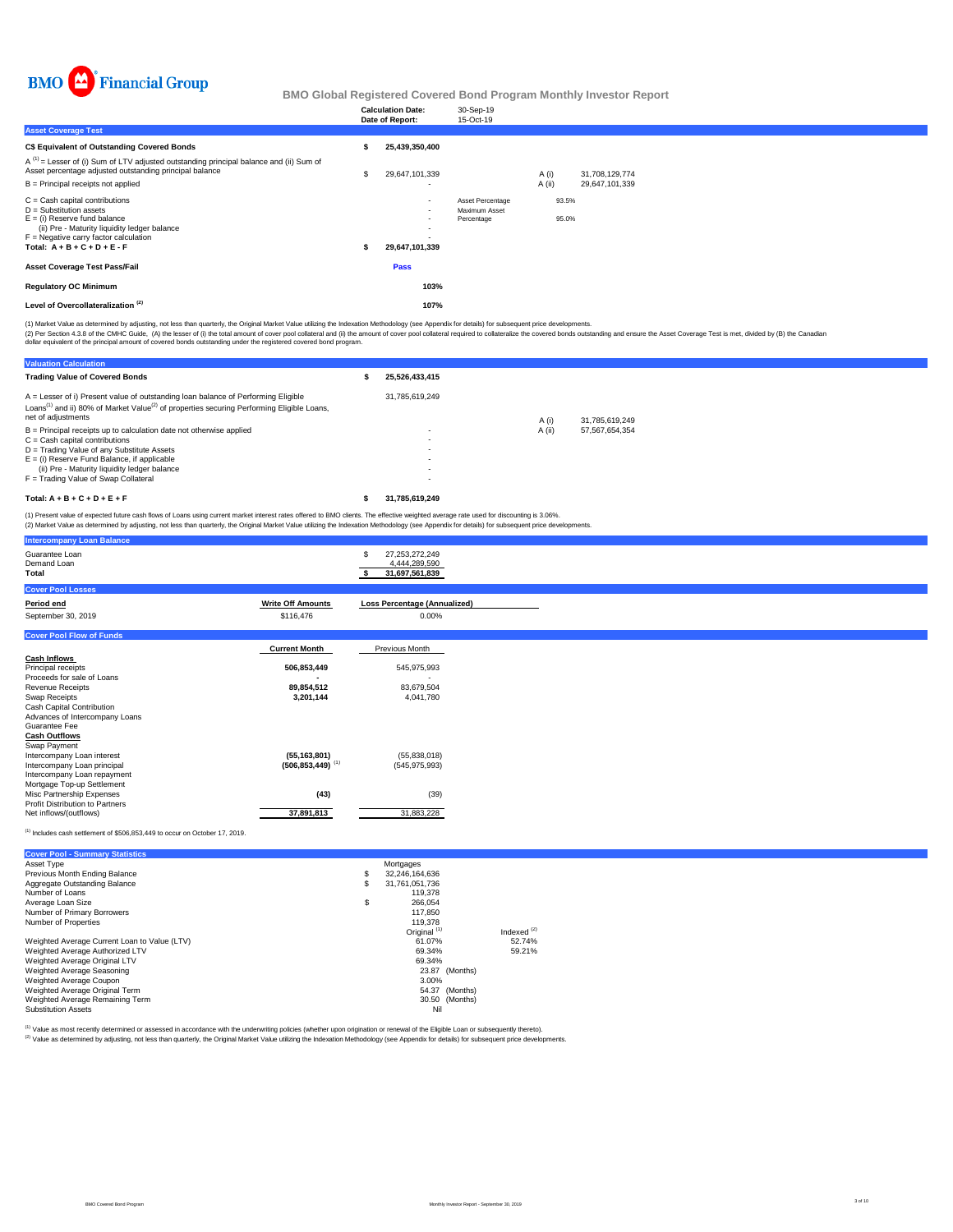

|                                                      | <b>Calculation Date:</b><br>Date of Report: | 30-Sep-19<br>15-Oct-19 |                                           |                    |  |
|------------------------------------------------------|---------------------------------------------|------------------------|-------------------------------------------|--------------------|--|
| <b>Cover Pool - Delinquency Distribution</b>         |                                             |                        |                                           |                    |  |
| <b>Aging Summary</b>                                 | <b>Number of Loans</b>                      | Percentage             | <b>Principal Balance</b>                  | Percentage         |  |
| Current and less than 30 days past due               | 118,927                                     | 99.62                  | \$<br>31,661,171,065                      | 99.69              |  |
| 30 - 59 days past due                                | 58                                          | 0.05                   | \$<br>11,877,103                          | 0.04               |  |
| 60 - 89 days past due                                | 126                                         | 0.11                   | \$<br>35,081,606                          | 0.11               |  |
| 90 or more days past due                             | 267                                         | 0.22                   | 52,921,962<br>-S                          | 0.17               |  |
| <b>Grand Total</b>                                   | 119,378                                     | 100.00                 | \$<br>31,761,051,736                      | 100.00             |  |
|                                                      |                                             |                        |                                           |                    |  |
| <b>Cover Pool - Provincial Distribution</b>          |                                             |                        |                                           |                    |  |
| <b>Province</b>                                      | Number of Loans                             | Percentage             | <b>Principal Balance</b>                  | Percentage         |  |
| Alberta                                              | 14,154                                      | 11.86                  | \$<br>3,497,178,862                       | 11.01              |  |
| <b>British Columbia</b>                              | 17,762                                      | 14.88                  | \$<br>6,150,575,807                       | 19.37              |  |
| Manitoba                                             | 1,690                                       | 1.42                   | \$<br>299,988,169                         | 0.94               |  |
| New Brunswick                                        | 1,924                                       | 1.61                   | \$<br>244,092,590                         | 0.77               |  |
| Newfoundland                                         | 3,275                                       | 2.74                   | \$<br>522,684,672                         | 1.65               |  |
| Northwest Territories & Nunavut                      | 93                                          | 0.08                   | \$<br>18,201,555                          | 0.06               |  |
| Nova Scotia                                          | 3,594                                       | 3.01                   | \$<br>602,918,094                         | 1.90               |  |
| Ontario                                              | 54,869                                      | 45.96                  | \$<br>16,158,669,597                      | 50.88              |  |
| Prince Edward Island                                 |                                             | 0.51                   | \$                                        | 0.28               |  |
|                                                      | 612                                         |                        | 89,848,953                                |                    |  |
| Quebec                                               | 19,053                                      | 15.96                  | \$<br>3,716,284,484                       | 11.70              |  |
| Saskatchewan                                         | 2,264                                       | 1.90                   | \$<br>443,356,224                         | 1.40               |  |
| <b>Yukon Territories</b>                             | 88                                          | 0.07                   | \$<br>17,252,729                          | 0.05               |  |
| <b>Grand Total</b>                                   | 119,378                                     | 100.00                 | \$<br>31,761,051,736                      | 100.00             |  |
| <b>Cover Pool - Credit Score Distribution</b>        |                                             |                        |                                           |                    |  |
|                                                      | <b>Number of Loans</b>                      |                        |                                           |                    |  |
| <b>Credit Score</b><br>Score Unavailable             |                                             | Percentage             | <b>Principal Balance</b><br>243,122,507   | Percentage<br>0.77 |  |
|                                                      | 1,188                                       | 1.00                   | \$                                        |                    |  |
| Less than 600                                        | 1,934                                       | 1.62                   | \$<br>433,890,517                         | 1.37               |  |
| $600 - 650$                                          | 3,611                                       | 3.02                   | \$<br>936,469,603                         | 2.95               |  |
| 651 - 700                                            | 8,884                                       | 7.44                   | \$<br>2,363,062,044                       | 7.44               |  |
| 701 - 750                                            | 16,419                                      | 13.75                  | \$<br>4,572,717,676                       | 14.40              |  |
| 751 - 800                                            | 20,955                                      | 17.55                  | \$<br>5,975,907,208                       | 18.82              |  |
| 801 and Above                                        | 66,387                                      | 55.61                  | \$<br>17,235,882,182                      | 54.27              |  |
| <b>Grand Total</b>                                   | 119,378                                     | 100.00                 | \$<br>31,761,051,736                      | 100.00             |  |
|                                                      |                                             |                        |                                           |                    |  |
| <b>Cover Pool - Rate Type Distribution</b>           |                                             |                        |                                           |                    |  |
| <b>Rate Type</b>                                     | <b>Number of Loans</b>                      | Percentage             | <b>Principal Balance</b>                  | Percentage         |  |
| Fixed                                                | 95,168                                      | 79.72                  | 24,251,738,483<br>\$                      | 76.36              |  |
| Variable                                             | 24,210                                      | 20.28                  | 7,509,313,253<br>-S                       | 23.64              |  |
| <b>Grand Total</b>                                   | 119,378                                     | 100.00                 | $\overline{\mathbf{s}}$<br>31,761,051,736 | 100.00             |  |
|                                                      |                                             |                        |                                           |                    |  |
| <b>Cover Pool - Mortgage Asset Type Distribution</b> |                                             |                        |                                           |                    |  |
| <b>Mortgage Asset Type</b>                           | <b>Number of Loans</b>                      | Percentage             | <b>Principal Balance</b>                  | Percentage         |  |
| <b>Conventional Amortizing Mortgages</b>             | 119,378                                     | 100.00                 | $\mathsf{\$}$<br>31,761,051,736           | 100.00             |  |
| <b>Grand Total</b>                                   | 119,378                                     | 100.00                 | \$<br>31,761,051,736                      | 100.00             |  |
| <b>Cover Pool - Occupancy Type Distribution</b>      |                                             |                        |                                           |                    |  |
|                                                      |                                             |                        |                                           |                    |  |
| <b>Occupancy Type</b>                                | <b>Number of Loans</b>                      | Percentage             | <b>Principal Balance</b>                  | Percentage         |  |
| Owner Occupied                                       | 92,946                                      | 77.86                  | \$<br>25,880,768,739                      | 81.49              |  |
| Non-Owner Occupied                                   | 26,432                                      | 22.14                  | 5,880,282,997<br>-S                       | 18.51              |  |
| <b>Grand Total</b>                                   | 119,378                                     | 100.00                 | \$<br>31,761,051,736                      | 100.00             |  |
| <b>Cover Pool - Mortgage Rate Distribution</b>       |                                             |                        |                                           |                    |  |
|                                                      |                                             |                        |                                           |                    |  |
| Mortgage Rate (%)                                    | <b>Number of Loans</b>                      | Percentage             | <b>Principal Balance</b>                  | Percentage         |  |
| Less than 1.00                                       | $\boldsymbol{\Delta}$                       | 0.00                   | \$<br>714,674                             | 0.00               |  |
| $1.00 - 3.99$                                        | 117,622                                     | 98.53                  | \$<br>31,425,404,254                      | 98.94              |  |
| $4.00 - 4.49$                                        | 300                                         | 0.25                   | \$<br>58,681,866                          | 0.18               |  |
| $4.50 - 4.99$                                        | 265                                         | 0.22                   | 51,012,196<br>S                           | 0.16               |  |

5.00 - 5.49 845 0.71 \$ 159,910,062 0.50  $5.50$  -  $5.99$   $545,542$   $0.00$   $5$   $545,542$   $0.00$  $6.00$  -  $6.49$   $292,344$   $0.00$  $6.50 \cdot 6.99$   $315,636$   $0.00$   $3.5$ ,  $315,636$   $0.00$ 7.00 - 7.49 335 0.28 \$ 64,175,161 0.20 7.50 - 7.99 - - \$ - - 8.00 and Above  $\sim$  -  $\sim$  -  $\sim$  -  $\sim$  -  $\sim$  -  $\sim$  -  $\sim$  -  $\sim$  -  $\sim$  -  $\sim$  -  $\sim$  -  $\sim$  -  $\sim$  -  $\sim$  -  $\sim$  -  $\sim$  -  $\sim$  -  $\sim$  -  $\sim$  -  $\sim$  -  $\sim$  -  $\sim$  -  $\sim$  -  $\sim$  -  $\sim$  -  $\sim$  -  $\sim$  -  $\sim$  -  $\sim$  -  $\sim$ **Grand Total 119,378 100.00 \$ 31,761,051,736 100.00**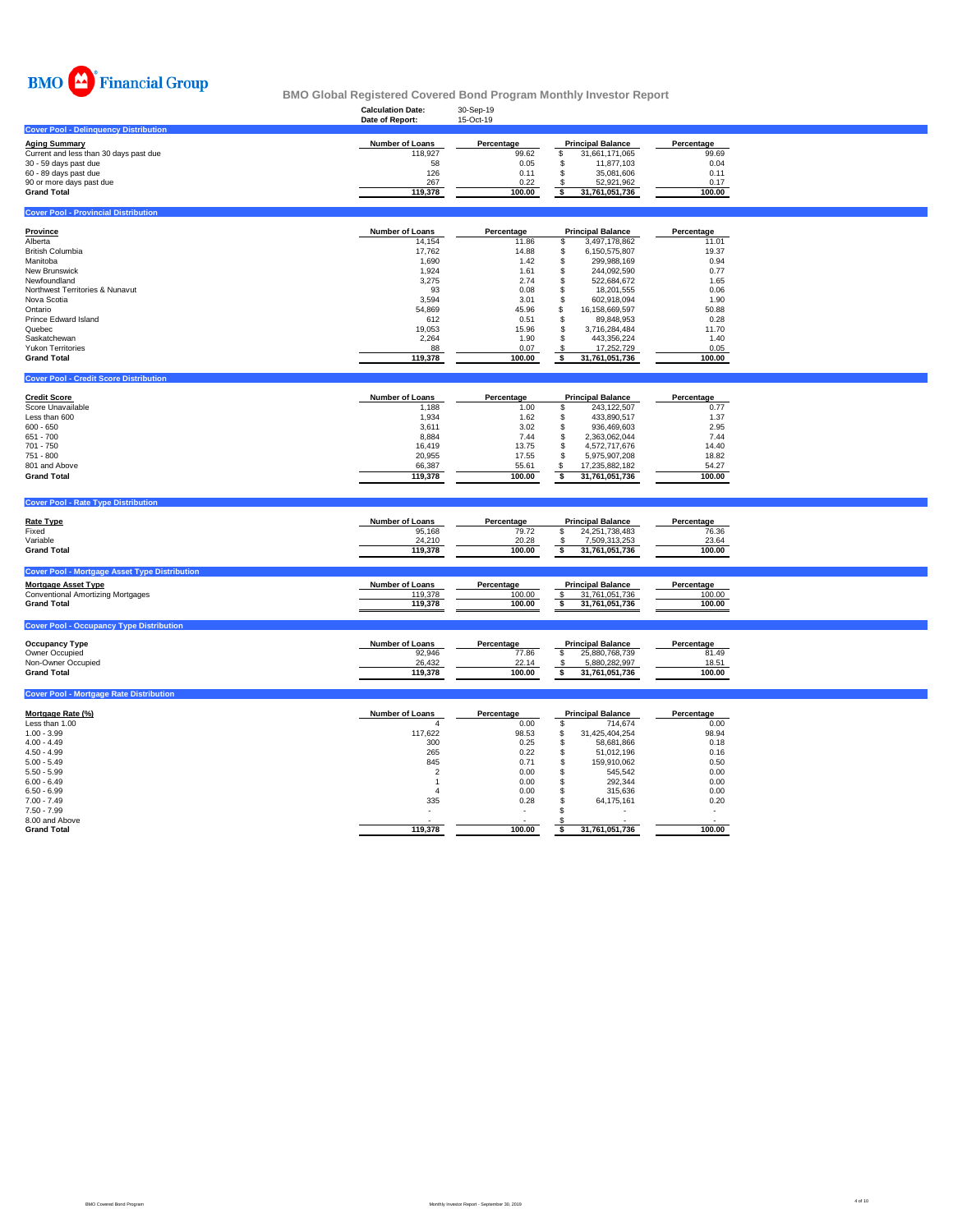

|                                           | <b>Calculation Date:</b><br>Date of Report: | 30-Sep-19<br>15-Oct-19 |                          |            |
|-------------------------------------------|---------------------------------------------|------------------------|--------------------------|------------|
| Cover Pool - Indexed LTV Distribution (1) |                                             |                        |                          |            |
| Indexed LTV (%)                           | <b>Number of Loans</b>                      | Percentage             | <b>Principal Balance</b> | Percentage |
| 20.00 and Below                           | 12,708                                      | 10.65                  | 1,086,851,823            | 3.42       |
| 20.01 - 25.00                             | 4,824                                       | 4.04                   | 815,396,451              | 2.57       |
| 25.01 - 30.00                             | 5,800                                       | 4.86                   | 1,241,890,581            | 3.91       |
| 30.01 - 35.00                             | 7,850                                       | 6.58                   | 2,032,028,329            | 6.40       |
| 35.01 - 40.00                             | 9,333                                       | 7.82                   | 2,484,657,419            | 7.82       |
| 40.01 - 45.00                             | 10,859                                      | 9.10                   | 2,873,239,340            | 9.05       |
| 45.01 - 50.00                             | 10,247                                      | 8.58                   | 2,893,384,409            | 9.11       |
| 50.01 - 55.00                             | 10,480                                      | 8.78                   | 3,011,912,122            | 9.48       |
| 55.01 - 60.00                             | 9,839                                       | 8.24                   | 2,895,851,462            | 9.12       |
| 60.01 - 65.00                             | 10.750                                      | 9.01                   | 3,354,790,288            | 10.56      |
| 65.01 - 70.00                             | 9.727                                       | 8.15                   | 3,121,160,861            | 9.83       |
| 70.01 - 75.00                             | 10,579                                      | 8.86                   | 3,605,588,074            | 11.35      |
| 75.01 - 80.00                             | 6,382                                       | 5.35                   | 2,344,300,579            | 7.38       |
| 80.01 and Above                           | ۰                                           | $\blacksquare$         |                          |            |
| <b>Grand Total</b>                        | 119.378                                     | 100.00                 | 31.761.051.736           | 100.00     |

<sup>(1)</sup> Value as determined by adjusting, not less than quarterly, the Original Market Value utilizing the Indexation Methodology (see Appendix for details) for subsequent price developments.

| <b>Cover Pool - Remaining Term Distribution</b> |                 |                        |  |                          |            |  |
|-------------------------------------------------|-----------------|------------------------|--|--------------------------|------------|--|
| <b>Months to Maturity</b>                       | Number of Loans | Percentage             |  | <b>Principal Balance</b> | Percentage |  |
| Less than 12.00                                 | 19.061          | 15.97<br>4.472.107.385 |  |                          |            |  |
| 12.00 - 23.99                                   | 25.576          | 21.42                  |  | 6.182.506.814            | 19.47      |  |
| 24.00 - 35.99                                   | 30.826          | 25.82                  |  | 8.012.231.830            | 25.23      |  |
| $36.00 - 47.99$                                 | 30.077          | 25.19                  |  | 9.153.635.708            | 28.82      |  |
| 48.00 - 59.99                                   | 12.805          | 10.73                  |  | 3.698.662.406            | 11.65      |  |
| $60.00 - 71.99$                                 | 803             | 0.67                   |  | 193.526.455              | 0.61       |  |
| 72.00 - 83.99                                   | 74              | 0.06                   |  | 14.336.159               | 0.05       |  |
| 84.00 - 119.99                                  | 156             | 0.13                   |  | 34.044.979               | 0.11       |  |
| 120,00 and above                                |                 |                        |  |                          |            |  |
| <b>Grand Total</b>                              | 119,378         | 100.00                 |  | 31,761,051,736           | 100.00     |  |

| <b>Cover Pool - Remaining Principal Balance Distribution</b> |                        |            |                          |            |
|--------------------------------------------------------------|------------------------|------------|--------------------------|------------|
| <b>Remaining Principal Balance (C\$)</b>                     | <b>Number of Loans</b> | Percentage | <b>Principal Balance</b> | Percentage |
| 99,999 and Below                                             | 19.935                 | 16.70      | 1,221,281,043            | 3.85       |
| 100,000 - 199,999                                            | 35,356                 | 29.62      | 5,338,921,417            | 16.81      |
| 200,000 - 299,999                                            | 27,537                 | 23.07      | 6,781,538,054            | 21.35      |
| 300.000 - 399.999                                            | 15,359                 | 12.87      | 5,298,937,428            | 16.68      |
| 400.000 - 499.999                                            | 8,807                  | 7.38       | 3.927.075.720            | 12.36      |
| 500,000 - 599,999                                            | 4,733                  | 3.96       | 2,578,078,240            | 8.12       |
| 600.000 - 699.999                                            | 2.756                  | 2.31       | 1.779.770.378            | 5.60       |
| 700.000 - 799.999                                            | 1,542                  | 1.29       | 1.151.094.975            | 3.62       |
| 800.000 - 899.999                                            | 1,006                  | 0.84       | 852,067,734              | 2.68       |
| 900.000 - 999.999                                            | 730                    | 0.61       | 690.765.345              | 2.17       |
| 1.000.000 - 1.499.999                                        | 1,289                  | 1.08       | 1,531,554,821            | 4.82       |
| 1,500,000 - 2,000,000                                        | 245                    | 0.21       | 416,429,392              | 1.31       |
| 2.000.000 - 3.000.000                                        | 83                     | 0.07       | 193.537.190              | 0.61       |
| 3,000,000 and Above                                          |                        |            |                          |            |
|                                                              | 119,378                | 100.00     | 31.761.051.736           | 100.00     |
|                                                              |                        |            |                          |            |

| <b>Cover Pool - Property Type Distribution</b> |                        |            |                          |            |
|------------------------------------------------|------------------------|------------|--------------------------|------------|
| <b>Property Type</b>                           | <b>Number of Loans</b> | Percentage | <b>Principal Balance</b> | Percentage |
| Condominium                                    | 24.047                 | 20.14      | 4.967.862.625            | 15.64      |
| Multi-Residential                              | 5,908                  | 4.95       | 1.493.435.650            | 4.70       |
| Single Family                                  | 80.169                 | 67.16      | 22.812.165.365           | 71.82      |
| Townhouse                                      | 9.254                  | 7.75       | 2.487.588.097            | 7.83       |
| <b>Grand Total</b>                             | 119.378                | 100.00     | 31.761.051.736           | 100.00     |

*Note: Percentages and totals in the above tables may not add exactly due to rounding.*

|          |                 | <b>Aging Summary</b> |                                    |    |               |    |               |     |               |   |               |  |  |  |
|----------|-----------------|----------------------|------------------------------------|----|---------------|----|---------------|-----|---------------|---|---------------|--|--|--|
|          |                 |                      | <b>Current and</b><br>less than 30 |    | 30 to 59      |    | 60 to 89      |     | 90 or more    |   |               |  |  |  |
| Province | Indexed LTV (%) |                      | days past due                      |    | days past due |    | days past due |     | days past due |   | Total         |  |  |  |
| Alberta  | 20.00 and Below |                      | 74,735,260                         |    | 49,862        |    | 37,458        |     | 57,202        | S | 74,879,782    |  |  |  |
|          | $20.01 - 25$    |                      | 55.695.127                         |    |               |    | 66.875        |     | 533,359       |   | 56,295,361    |  |  |  |
|          | $25.01 - 30$    |                      | 71.999.949                         |    |               |    |               |     | 53,331        |   | 72.053.280    |  |  |  |
|          | $30.01 - 35$    |                      | 98.696.354                         |    | 94,546        |    | 421.774       |     | 681,350       |   | 99,894,025    |  |  |  |
|          | $35.01 - 40$    |                      | 144.982.705                        |    | 82,386        |    | 416.993       |     | 400.317       |   | 145.882.401   |  |  |  |
|          | $40.01 - 45$    |                      | 176.634.640                        |    |               |    | 334.571       |     | 859.416       |   | 177.828.627   |  |  |  |
|          | $45.01 - 50$    |                      | 206.336.019                        |    |               |    | 818,388       |     | 905.991       |   | 208,060,399   |  |  |  |
|          | $50.01 - 55$    |                      | 308.914.567                        |    |               |    | 037.259       |     | 2.092.689     |   | 312.044.515   |  |  |  |
|          | $55.01 - 60$    |                      | 381,873,638                        |    | 524.618       |    | 317,691       |     | 2,190,072     |   | 384,906,018   |  |  |  |
|          | $60.01 - 65$    |                      | 382.175.486                        |    |               |    |               |     | 939.353       |   | 383.114.839   |  |  |  |
|          | $65.01 - 70$    |                      | 430.559.016                        |    |               |    | 781,216       |     | 1.601.233     |   | 432.941.464   |  |  |  |
|          | $70.01 - 75$    |                      | 654.045.191                        |    | 738.326       |    | 759.699       |     | 925,225       |   | 656.468.441   |  |  |  |
|          | $75.01 - 80$    |                      | 491.649.668                        | ă. | 242,594       | ă. | 199,275       | \$. | 718.175       |   | 492,809,712   |  |  |  |
|          | 80.01 and Above |                      |                                    |    |               |    |               |     |               |   |               |  |  |  |
|          |                 |                      | 3,478,297,619                      |    | 1,732,331     |    | 5,191,198     |     | 11,957,714    |   | 3,497,178,862 |  |  |  |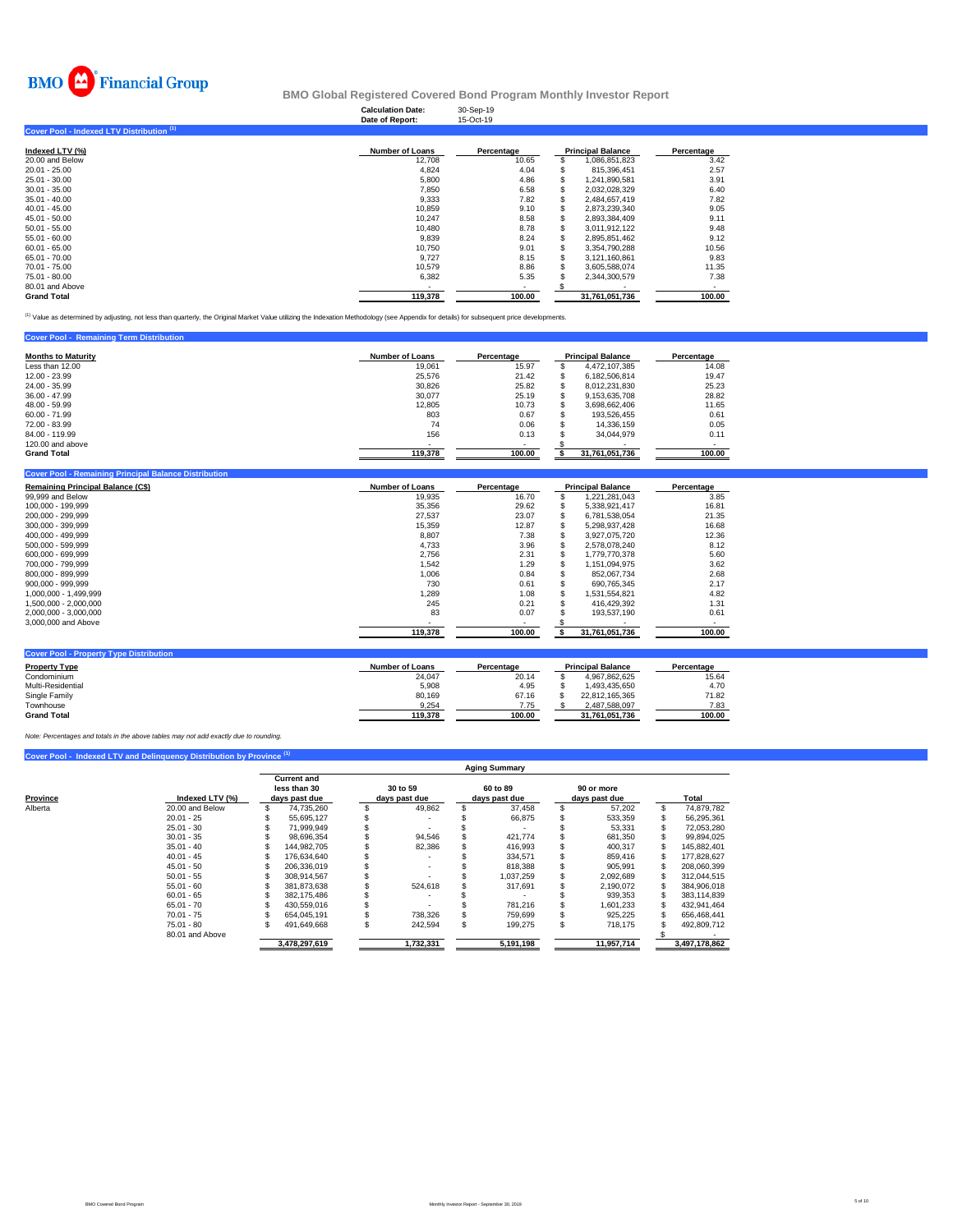

**Calculation Date:** 30-Sep-19

|                         |                                   |                                    | Date of Report:                | 15-Oct-19                        |                           |                                  |
|-------------------------|-----------------------------------|------------------------------------|--------------------------------|----------------------------------|---------------------------|----------------------------------|
|                         |                                   |                                    |                                | <b>Aging Summary</b>             |                           |                                  |
|                         |                                   | <b>Current and</b>                 |                                |                                  |                           |                                  |
|                         |                                   | less than 30                       | 30 to 59                       | 60 to 89                         | 90 or more                |                                  |
| <b>Province</b>         | Indexed LTV (%)                   | days past due                      | days past due                  | days past due                    | days past due             | Total                            |
| <b>British Columbia</b> | $20.00$ and Below<br>$20.01 - 25$ | \$<br>329,192,345<br>248,087,876   | 125,335<br>\$<br>\$<br>143,455 | \$<br>290,479<br>\$<br>1,697,586 | \$<br>98,592<br>1,792,923 | 329,706,751<br>\$<br>251,721,840 |
|                         | $25.01 - 30$                      | \$<br>\$<br>435,497,002            | \$<br>293,892                  | \$<br>255,435                    | \$<br>\$<br>535,694       | \$<br>\$<br>436,582,024          |
|                         | $30.01 - 35$                      | \$<br>699,642,489                  | \$<br>213,917                  | \$<br>3,450,054                  | \$<br>423,163             | \$<br>703,729,624                |
|                         | $35.01 - 40$                      | \$<br>679,733,594                  | \$                             | \$<br>118,107                    | \$<br>1,603,315           | \$<br>681,455,016                |
|                         | $40.01 - 45$                      | \$<br>591,757,410                  | \$                             | \$                               | \$<br>251,434             | \$<br>592,008,844                |
|                         | $45.01 - 50$                      | \$<br>484,451,482                  | \$                             | \$                               | \$<br>433,696             | \$<br>484,885,178                |
|                         | $50.01 - 55$                      | \$<br>505,240,733                  | \$                             | \$                               | \$<br>463,479             | \$<br>505,704,212                |
|                         | $55.01 - 60$                      | \$<br>411,252,609                  | \$                             | \$<br>609,951                    | \$<br>824,130             | 412,686,689<br>\$                |
|                         | $60.01 - 65$                      | \$<br>427,062,977                  | \$                             | \$                               | \$<br>439,146             | \$<br>427,502,123                |
|                         | $65.01 - 70$                      | \$<br>445,731,220                  | \$                             | \$                               | \$                        | $\dot{\hat{s}}$<br>445,731,220   |
|                         | $70.01 - 75$                      | \$<br>425,446,465                  | \$                             | \$<br>1,155,305                  | \$<br>667,318             | \$<br>427,269,088                |
|                         | 75.01 - 80                        | \$.<br>450,580,762                 | 380,887<br>\$.                 | \$<br>631,550                    | \$                        | \$<br>451,593,198                |
|                         | 80.01 and Above                   | 6,133,676,964                      | 1,157,485                      | 8,208,468                        | 7,532,889                 | S<br>6,150,575,807               |
|                         |                                   |                                    |                                |                                  |                           |                                  |
|                         |                                   | <b>Current and</b>                 |                                | <b>Aging Summary</b>             |                           |                                  |
|                         |                                   | less than 30                       | 30 to 59                       | 60 to 89                         | 90 or more                |                                  |
| Province                | Indexed LTV (%)                   | days past due                      | days past due                  | days past due                    | days past due             | Total                            |
| Manitoba                | 20.00 and Below                   | \$<br>6,553,328                    | \$                             | \$                               | \$<br>$\mathbf{1}$        | 6,553,329<br>\$                  |
|                         | $20.01 - 25$                      | 4,492,318<br>\$                    | \$                             | \$                               | \$<br>58,466              | 4,550,784<br>\$                  |
|                         | $25.01 - 30$                      | \$<br>4,543,111                    | \$                             | \$                               | \$                        | 4,543,111<br>\$                  |
|                         | $30.01 - 35$                      | \$<br>9,520,679                    | \$                             | \$                               | \$                        | 9,520,679<br>\$                  |
|                         | $35.01 - 40$                      | \$<br>7,940,886                    | \$                             | \$                               | \$                        | 7,940,886<br>\$                  |
|                         | $40.01 - 45$                      | \$<br>15,717,658                   | \$                             | \$                               | \$                        | 15,717,658<br>\$                 |
|                         | $45.01 - 50$                      | \$<br>22,877,730                   | \$                             | \$                               | \$                        | \$<br>22,877,730                 |
|                         | $50.01 - 55$                      | \$<br>25,324,829                   | \$                             | \$<br>213,676                    | \$                        | 25,538,506<br>\$                 |
|                         | $55.01 - 60$                      | \$<br>24,008,478                   | \$                             | \$<br>125,821                    | \$                        | 24,134,299<br>\$                 |
|                         | $60.01 - 65$                      | \$<br>36,190,245                   | \$                             | \$                               | \$                        | 36,190,245<br>\$                 |
|                         | $65.01 - 70$                      | \$<br>43,377,777                   | \$<br>S                        | \$<br>171,734                    | \$<br>156,260             | \$<br>43,705,771                 |
|                         | $70.01 - 75$                      | \$<br>57,880,685                   |                                | \$<br>\$                         | \$                        | \$<br>57,880,685<br>S            |
|                         | $75.01 - 80$<br>80.01 and Above   | 40,834,486                         | \$                             |                                  | \$                        | 40,834,486                       |
|                         |                                   | 299,262,211                        |                                | 511,231                          | 214,727                   | 299,988,169                      |
|                         |                                   |                                    |                                | <b>Aging Summary</b>             |                           |                                  |
|                         |                                   | <b>Current and</b><br>less than 30 | 30 to 59                       | 60 to 89                         | 90 or more                |                                  |
| Province                | Indexed LTV (%)                   | days past due                      | days past due                  | days past due                    | days past due             | Total                            |
| New Brunswick           | 20.00 and Below                   | \$<br>6,720,567                    | \$                             | \$                               | \$<br>21,086              | 6,741,653<br>S                   |
|                         | $20.01 - 25$                      | \$<br>4,221,786                    | \$                             | \$                               | \$<br>70,078              | 4,291,864<br>S                   |
|                         | $25.01 - 30$                      | 4,649,493<br>\$                    | \$                             | \$                               | \$<br>50,197              | 4,699,690<br>S                   |
|                         | $30.01 - 35$                      | \$<br>7,774,892                    | \$                             | \$                               | \$                        | 7,774,892<br>S                   |
|                         | $35.01 - 40$                      | \$<br>18,153,162                   | \$                             | \$                               | \$<br>$\sim$              | 18, 153, 162<br>\$               |
|                         | $40.01 - 45$                      | \$<br>24,233,664                   | 81,392<br>s                    | \$<br>614,059                    | \$<br>55,618              | 24,984,733<br>\$.                |
|                         | $45.01 - 50$                      | \$<br>25,095,561                   | \$                             | \$<br>289,497                    | \$<br>35,786              | 25,420,844<br>\$                 |
|                         | $50.01 - 55$                      | \$<br>20,284,924                   | \$                             | \$                               | \$<br>106,389             | S<br>20,391,313                  |
|                         | $55.01 - 60$                      | \$<br>20,668,856                   | \$                             | \$                               | \$                        | 20,668,856<br>S                  |
|                         | $60.01 - 65$                      | \$<br>26,602,159                   | \$                             | \$                               | \$<br>229,771             | 26,831,930<br>S                  |
|                         | $65.01 - 70$                      | \$<br>26,566,862                   | \$                             | \$                               | \$                        | \$<br>26,566,862                 |
|                         | $70.01 - 75$                      | \$<br>33,935,898                   | S                              | \$                               | \$<br>71,079              | \$<br>34,006,977                 |
|                         | $75.01 - 80$<br>80.01 and Above   | 23,334,373                         | S                              | \$<br>225,441                    | \$                        | \$<br>23,559,814                 |
|                         |                                   | 242,242,196                        | 81,392                         | 1,128,996                        | 640.005                   | 244,092,590                      |
|                         |                                   |                                    |                                | <b>Aging Summary</b>             |                           |                                  |
|                         |                                   | <b>Current and</b><br>less than 30 | 30 to 59                       | 60 to 89                         | 90 or more                |                                  |
| <b>Province</b>         | Indexed LTV (%)                   | days past due                      | days past due                  | days past due                    | days past due             | Total                            |
| Newfoundland            | 20.00 and Below                   | 8,839,619<br>\$                    | \$<br>33,584                   | \$                               | \$<br>76,386              | \$<br>8,949,589                  |
|                         | $20.01 - 25$                      | \$<br>7,343,763                    | \$                             | \$<br>91,973                     | \$<br>٠                   | 7,435,736<br>\$                  |
|                         | $25.01 - 30$                      | 12,379,125<br>\$                   | \$                             | \$<br>$\overline{\phantom{a}}$   | \$                        | 12,379,125<br>S                  |
|                         | $30.01 - 35$                      | \$<br>16,766,052                   | \$                             | \$                               | \$<br>201,437             | 16,967,488<br>\$                 |
|                         | $35.01 - 40$                      | \$<br>30,081,125                   | \$                             | \$                               | \$<br>167,189             | \$<br>30,248,315                 |
|                         | $40.01 - 45$                      | \$<br>63,572,548                   | \$<br>617,971                  | \$<br>675,239                    | \$<br>1,020,115           | 65,885,874<br>\$                 |
|                         | $45.01 - 50$                      | \$<br>72,753,177                   | \$                             | \$<br>579,878                    | \$<br>1,989,878           | \$<br>75,322,934                 |
|                         | $50.01 - 55$                      | \$<br>59,390,200                   | \$                             | \$<br>444,524                    | \$<br>119,684             | \$<br>59,954,409                 |
|                         | $55.01 - 60$                      | \$<br>51,725,090                   | \$                             | \$                               | \$<br>126,755             | 51,851,844<br>\$                 |
|                         | $60.01 - 65$                      | \$<br>50,658,856                   | \$                             | \$<br>106,176                    | \$<br>114,125             | 50,879,158<br>\$                 |
|                         | $65.01 - 70$                      | \$<br>42,286,619                   | \$<br>110,374                  | \$                               | \$<br>580,673             | \$<br>42,977,665                 |
|                         | $70.01 - 75$                      | \$<br>59,679,443                   | \$<br>173,040                  | \$                               | \$<br>490,492             | \$<br>60,342,975                 |
|                         | $75.01 - 80$                      | \$<br>39,179,826                   | S                              | \$                               | \$<br>309,735             | \$<br>39,489,561                 |
|                         |                                   |                                    |                                |                                  |                           | \$                               |
|                         | 80.01 and Above                   | 514,655,443                        | 934,969                        | 1,897,791                        | 5,196,469                 | 522,684,672                      |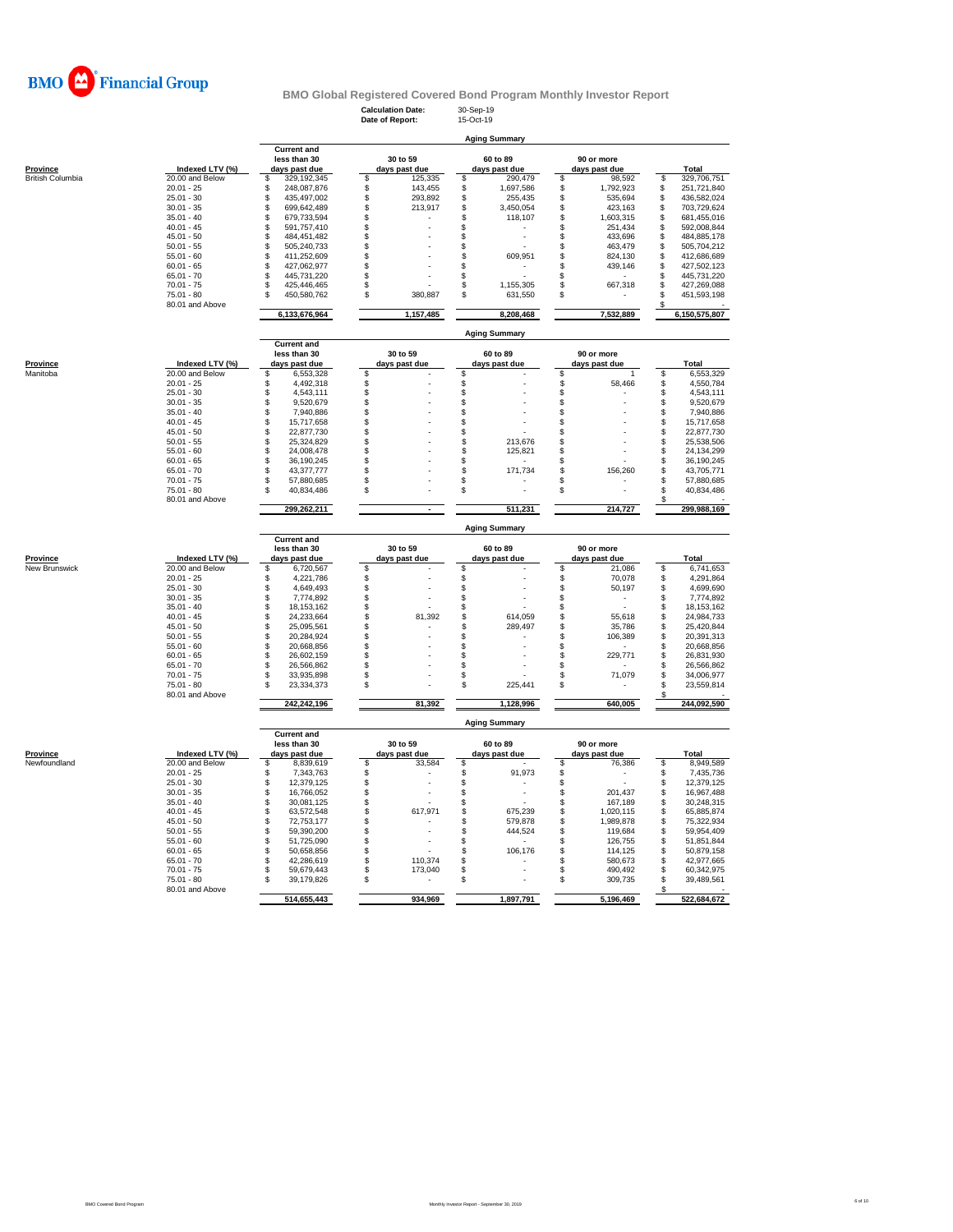

|                       |                                 |                                            |          | <b>Calculation Date:</b><br>Date of Report: | 30-Sep-19<br>15-Oct-19 | <b>Aging Summary</b> |          |               |          |                                |  |  |
|-----------------------|---------------------------------|--------------------------------------------|----------|---------------------------------------------|------------------------|----------------------|----------|---------------|----------|--------------------------------|--|--|
|                       |                                 | <b>Current and</b><br>less than 30         |          | 30 to 59                                    |                        | 60 to 89             |          | 90 or more    |          |                                |  |  |
| <b>Province</b>       | Indexed LTV (%)                 | days past due                              |          | days past due                               |                        | days past due        |          | days past due |          | Total                          |  |  |
| Northwest Territories | 20.00 and Below<br>$20.01 - 25$ | \$<br>1,123,857<br>\$<br>854,243           | \$<br>\$ | 100,675                                     | \$<br>\$               |                      | \$<br>\$ |               | \$<br>\$ | 1,123,857<br>954,918           |  |  |
|                       | $25.01 - 30$                    | \$<br>532,103                              | \$       |                                             | \$                     |                      | \$       |               | \$       | 532.103                        |  |  |
|                       | $30.01 - 35$                    | \$<br>1,707,195                            | \$       |                                             | \$                     |                      | \$       |               | \$       | 1,707,195                      |  |  |
|                       | $35.01 - 40$                    | \$<br>2,883,727                            | S        |                                             | \$                     |                      | S        |               | \$       | 2,883,727                      |  |  |
|                       | $40.01 - 45$                    | \$<br>2,378,058                            | S        |                                             | \$                     |                      | \$       |               | \$       | 2,378,058                      |  |  |
|                       | $45.01 - 50$                    | \$<br>1,478,043                            | S        |                                             | \$                     |                      | \$       |               | \$       | 1,478,043                      |  |  |
|                       | $50.01 - 55$                    | \$<br>1,466,083                            | S        |                                             | \$                     |                      | \$       |               | \$       | 1,466,083                      |  |  |
|                       | $55.01 - 60$                    | \$<br>1,132,165                            | S        |                                             | \$                     |                      | \$       |               | \$       | 1,132,165                      |  |  |
|                       | $60.01 - 65$                    | \$<br>438,873                              | \$       |                                             | \$                     |                      | \$       |               | \$       | 438,873                        |  |  |
|                       | $65.01 - 70$                    | \$<br>1,961,151                            | £.       |                                             | \$                     |                      | \$       |               | \$       | 1,961,151                      |  |  |
|                       | $70.01 - 75$                    | \$<br>2,145,384                            | \$       |                                             | \$                     |                      | \$       |               | \$       | 2,145,384                      |  |  |
|                       | 75.01 - 80<br>80.01 and Above   | \$                                         | \$       |                                             | \$                     |                      | \$       |               | \$<br>\$ |                                |  |  |
|                       |                                 | \$<br>18,100,881                           | \$       | 100,675                                     | \$                     |                      | \$       |               | s        | 18,201,555                     |  |  |
|                       |                                 | <b>Current and</b>                         |          |                                             |                        | <b>Aging Summary</b> |          |               |          |                                |  |  |
|                       |                                 | less than 30                               |          | 30 to 59                                    |                        | 60 to 89             |          | 90 or more    |          |                                |  |  |
| <b>Province</b>       | Indexed LTV (%)                 | days past due                              |          | days past due                               |                        | days past due        |          | days past due |          | Total                          |  |  |
| Nova Scotia           | 20.00 and Below                 | \$<br>12,614,992                           | \$       |                                             | \$                     |                      | \$       |               | \$       | 12,614,992                     |  |  |
|                       | $20.01 - 25$                    | \$<br>10,194,326                           | \$       |                                             | \$                     |                      | \$       | 23,180        | \$       | 10,217,506                     |  |  |
|                       | $25.01 - 30$                    | \$<br>10,000,995                           | S        |                                             | \$                     |                      | \$       | ٠             | \$       | 10,000,995                     |  |  |
|                       | $30.01 - 35$                    | \$<br>13,900,038                           | \$       | 72,116                                      | \$                     |                      | \$       |               | \$       | 13,972,153                     |  |  |
|                       | $35.01 - 40$                    | \$<br>26,150,955                           | \$       |                                             | \$                     | 108,860              | \$       | 654,241       | \$       | 26,914,055                     |  |  |
|                       | $40.01 - 45$                    | \$<br>38,960,431                           | \$.      |                                             | \$                     | 352,097              | \$       | 45,985        | \$       | 39,358,513                     |  |  |
|                       | $45.01 - 50$                    | \$<br>44,243,490                           | S        |                                             | \$                     |                      | \$       |               | \$       | 44,243,490                     |  |  |
|                       | $50.01 - 55$                    | \$<br>72,192,019                           | S        |                                             | \$                     |                      | \$       | 373,859       | \$       | 72,565,879                     |  |  |
|                       | $55.01 - 60$                    | \$<br>79,599,005                           | \$       | 134,239                                     | \$                     |                      | \$       | 92,479        | \$       | 79,825,723                     |  |  |
|                       | $60.01 - 65$                    | \$<br>96,402,236                           | \$       |                                             | \$                     |                      | \$       |               | S        | 96,402,236                     |  |  |
|                       | $65.01 - 70$<br>$70.01 - 75$    | \$<br>94,026,455<br>71.538.782             | S<br>S   |                                             | \$                     |                      | \$<br>\$ |               | \$       | 94,026,455<br>71,538,782       |  |  |
|                       | $75.01 - 80$                    | \$<br>31,237,316<br>\$                     | \$       |                                             | \$<br>\$               |                      | \$       |               | \$<br>\$ | 31,237,316                     |  |  |
|                       | 80.01 and Above                 |                                            |          |                                             |                        |                      |          |               |          |                                |  |  |
|                       |                                 | 601,061,039                                |          | 206,354                                     |                        | 460,957              |          | 1,189,744     |          | 602,918,094                    |  |  |
|                       |                                 |                                            |          |                                             |                        | <b>Aging Summary</b> |          |               |          |                                |  |  |
|                       |                                 | <b>Current and</b><br>less than 30         |          | 30 to 59                                    |                        | 60 to 89             |          | 90 or more    |          |                                |  |  |
| <b>Province</b>       | Indexed LTV (%)                 | days past due                              |          | days past due                               |                        | days past due        |          | days past due |          | <b>Total</b>                   |  |  |
| Nunavut               | 20.00 and Below                 | \$                                         | \$       |                                             | \$                     |                      | \$       |               | Ś        |                                |  |  |
|                       | $20.01 - 25$                    | \$                                         | \$       |                                             | \$                     |                      | \$       |               | \$       |                                |  |  |
|                       | $25.01 - 30$                    | \$                                         | \$       |                                             | \$                     |                      | \$       |               | \$       |                                |  |  |
|                       | $30.01 - 35$                    | \$                                         | \$       |                                             | \$                     |                      | \$       |               | \$       |                                |  |  |
|                       | $35.01 - 40$                    | \$                                         | S        |                                             | \$                     |                      | \$       |               | \$       |                                |  |  |
|                       | $40.01 - 45$                    | \$                                         | S        |                                             | \$                     |                      | \$       |               | \$       |                                |  |  |
|                       | $45.01 - 50$                    | \$                                         | S        |                                             | \$                     |                      | S        |               | \$       |                                |  |  |
|                       | $50.01 - 55$                    | \$                                         | S        |                                             | \$                     |                      | \$       |               | \$       |                                |  |  |
|                       | $55.01 - 60$                    | $\ddot{\$}$                                | \$       |                                             | \$                     |                      | \$       |               | \$       |                                |  |  |
|                       | $60.01 - 65$                    | \$                                         | S        |                                             | \$                     |                      | \$       |               | \$       |                                |  |  |
|                       | $65.01 - 70$                    | \$                                         | S        |                                             | \$                     |                      | \$       |               | Ś        |                                |  |  |
|                       | $70.01 - 75$                    | \$                                         | S        |                                             | \$                     |                      | \$       |               | \$       |                                |  |  |
|                       | 75.01 - 80                      | \$                                         | \$       |                                             | \$                     |                      | \$       |               | \$       |                                |  |  |
|                       | 80.01 and Above                 | \$<br>\$                                   | S<br>\$  |                                             | S<br>\$                |                      | \$<br>\$ |               | \$<br>\$ |                                |  |  |
|                       |                                 | <b>Aging Summary</b>                       |          |                                             |                        |                      |          |               |          |                                |  |  |
|                       |                                 | <b>Current and</b><br>less than 30         |          | 30 to 59                                    |                        | 60 to 89             |          | 90 or more    |          |                                |  |  |
| Province              | Indexed LTV (%)                 | days past due                              |          | days past due                               |                        | days past due        |          | days past due |          | Total                          |  |  |
| Ontario               | 20.00 and Below                 | \$<br>541,260,260                          | \$       | 24,845                                      | \$                     | 1,354,731            | \$       | 723,354       | \$       | 543,363,191                    |  |  |
|                       | $20.01 - 25$                    | 405,954,301<br>\$                          | \$       | 142,522                                     | \$                     | 249,314              | \$       | 508,071       | \$       | 406,854,208                    |  |  |
|                       | $25.01 - 30$                    | $\mathfrak{L}$<br>607,299,923              | \$       | 270,028                                     | \$                     |                      | \$       | 590,166       | \$       | 608,160,117                    |  |  |
|                       | $30.01 - 35$                    | \$<br>1,042,758,610                        | \$       | 260,091                                     | \$                     | 1,179,793            | \$       | 726,046       | \$       | 1,044,924,541                  |  |  |
|                       | $35.01 - 40$                    | \$<br>1,356,599,771                        | \$       | 244,772                                     | \$                     | 1,005,871            | \$       | 620,178       | \$       | 1,358,470,593                  |  |  |
|                       | $40.01 - 45$                    | £.<br>1,603,425,153                        | S        | 327,597                                     | \$                     | 437,364              | \$       | 3,369,133     | \$       | 1,607,559,246                  |  |  |
|                       | $45.01 - 50$                    | \$<br>1,609,170,597                        | \$       | 568,185                                     | \$                     | 1,626,499            | \$       | 2,132,836     | \$       | 1.613.498.116                  |  |  |
|                       | $50.01 - 55$                    | 1,522,468,761<br>S                         | \$       | 1,292,678                                   | \$                     | 395,356              | \$       | 678,047       | \$       | 1,524,834,842                  |  |  |
|                       | $55.01 - 60$                    | £.<br>1,419,188,872                        | \$       | 430,887                                     | \$                     | 1,778,347            | \$       | 1,639,868     | \$       | 1,423,037,974                  |  |  |
|                       | $60.01 - 65$                    | \$<br>1,719,383,906                        | \$       | 272,104                                     | \$                     | 399,109              | \$       | 423,879       | \$       | 1,720,478,997                  |  |  |
|                       | $65.01 - 70$<br>$70.01 - 75$    | 1,428,494,360<br>S                         | \$       | 1,275,393                                   | \$<br>\$               | 857,805              | \$       | 1,528,956     | \$<br>Ś. | 1,432,156,515                  |  |  |
|                       | $75.01 - 80$                    | \$<br>1,786,146,419<br>\$<br>1,086,791,465 | \$<br>\$ | 720,481                                     | \$                     | 1,273,188            | \$<br>\$ | 399,704       | \$       | 1,787,819,311<br>1,087,511,946 |  |  |
|                       | 80.01 and Above                 |                                            |          |                                             |                        |                      |          |               | S        |                                |  |  |
|                       |                                 | 16,128,942,399                             |          | 5.829.583                                   |                        | 10,557,377           |          | 13.340.239    |          | 16,158,669,597                 |  |  |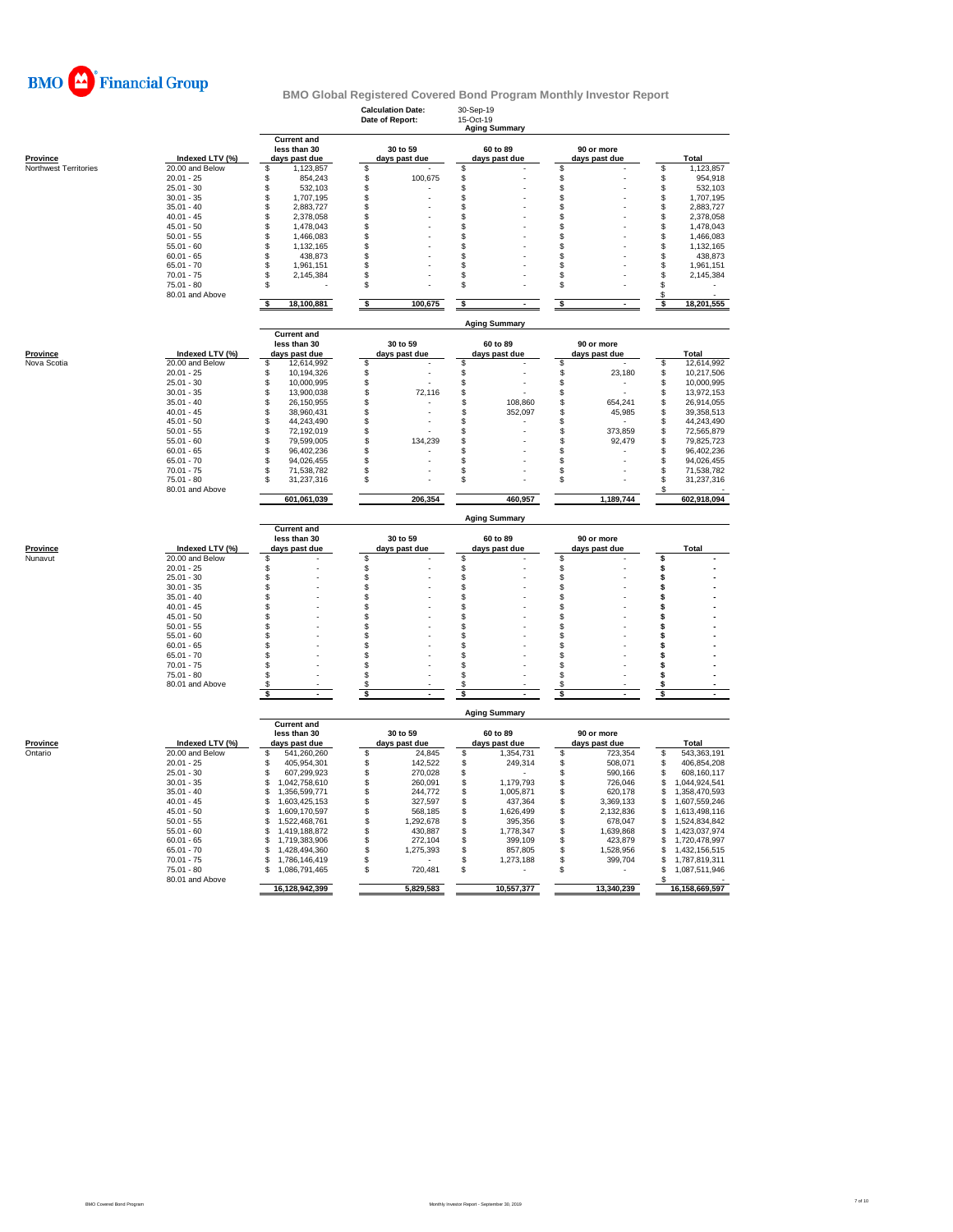

|                      |                                 |                                                     | <b>Calculation Date:</b><br>Date of Report: | 30-Sep-19<br>15-Oct-19<br><b>Aging Summary</b> |                             |                        |  |  |  |  |  |  |
|----------------------|---------------------------------|-----------------------------------------------------|---------------------------------------------|------------------------------------------------|-----------------------------|------------------------|--|--|--|--|--|--|
| <b>Province</b>      | Indexed LTV (%)                 | <b>Current and</b><br>less than 30<br>days past due | 30 to 59<br>days past due                   | 60 to 89<br>days past due                      | 90 or more<br>days past due | Total                  |  |  |  |  |  |  |
| Prince Edward Island | 20.00 and Below                 | S<br>2,233,364                                      | \$                                          | \$                                             | \$                          | 2,233,364<br>S         |  |  |  |  |  |  |
|                      | $20.01 - 25$                    | S<br>1,137,402                                      | \$                                          | \$                                             | \$                          | 1,137,402<br>\$        |  |  |  |  |  |  |
|                      | $25.01 - 30$                    | \$<br>2,134,339                                     | \$                                          | \$                                             | \$                          | \$<br>2,134,339        |  |  |  |  |  |  |
|                      | $30.01 - 35$                    | \$<br>3,014,774                                     | $\mathbb{S}$                                | \$                                             | \$                          | \$<br>3,014,774        |  |  |  |  |  |  |
|                      | $35.01 - 40$                    | \$<br>6,125,909                                     | \$                                          | \$                                             | $\mathbb{S}$                | \$<br>6,125,909        |  |  |  |  |  |  |
|                      | $40.01 - 45$                    | 8,574,753<br>\$                                     | \$                                          | \$                                             | \$                          | \$<br>8,574,753        |  |  |  |  |  |  |
|                      | $45.01 - 50$                    | \$<br>6,724,499                                     | \$                                          | \$                                             | \$                          | \$<br>6,724,499        |  |  |  |  |  |  |
|                      | $50.01 - 55$                    | 4,790,249<br>\$                                     | S                                           | \$                                             | \$                          | \$<br>4,790,249        |  |  |  |  |  |  |
|                      | $55.01 - 60$                    | 8,282,492<br>S                                      | S                                           | \$                                             | S                           | \$<br>8,282,492        |  |  |  |  |  |  |
|                      | $60.01 - 65$                    | \$<br>9,622,797                                     | \$                                          | \$                                             | \$                          | \$<br>9,622,797        |  |  |  |  |  |  |
|                      | $65.01 - 70$                    | \$<br>11,450,897                                    | $\mathbb S$                                 | \$                                             | $$\mathbb{S}$$              | \$<br>11,450,897       |  |  |  |  |  |  |
|                      | $70.01 - 75$                    | S<br>16,121,365                                     | \$                                          | \$                                             | \$                          | \$<br>16,121,365       |  |  |  |  |  |  |
|                      | 75.01 - 80                      | S<br>9,636,112                                      | \$                                          | \$                                             | \$                          | \$<br>9,636,112        |  |  |  |  |  |  |
|                      | 80.01 and Above                 | 89,848,953                                          | $\sim$                                      | ÷                                              | $\sim$                      | \$<br>89,848,953       |  |  |  |  |  |  |
|                      |                                 |                                                     |                                             | <b>Aging Summary</b>                           |                             |                        |  |  |  |  |  |  |
|                      |                                 | <b>Current and</b><br>less than 30                  | 30 to 59                                    | 60 to 89                                       | 90 or more                  |                        |  |  |  |  |  |  |
| <b>Province</b>      | Indexed LTV (%)                 | days past due                                       | days past due                               | days past due                                  | days past due               | Total                  |  |  |  |  |  |  |
| Quebec               | 20.00 and Below                 | \$<br>86,881,289                                    | \$                                          | \$                                             | \$<br>221,003               | 87,102,292<br>\$       |  |  |  |  |  |  |
|                      | $20.01 - 25$                    | 60,817,889<br>s                                     | \$                                          | \$<br>56,557                                   | 254,029<br>S                | 61,128,474<br>\$       |  |  |  |  |  |  |
|                      | $25.01 - 30$                    | \$<br>77,767,076                                    | \$                                          | \$                                             | \$<br>196,780               | \$<br>77,963,856       |  |  |  |  |  |  |
|                      | $30.01 - 35$                    | \$<br>110,715,999                                   | \$                                          | \$<br>56,488                                   | \$<br>32,473                | 110,804,960<br>\$      |  |  |  |  |  |  |
|                      | $35.01 - 40$                    | \$<br>161,581,075                                   | $\mathbb{S}$                                | \$<br>290,160                                  | $\mathbb{S}$<br>390,161     | \$<br>162,261,397      |  |  |  |  |  |  |
|                      | $40.01 - 45$                    | \$<br>274,976,173                                   | S                                           | \$<br>350,102                                  | \$<br>475,364               | \$<br>275,801,640      |  |  |  |  |  |  |
|                      | $45.01 - 50$                    | 356,060,113<br>\$                                   | \$<br>242,456                               | \$<br>1,350,354                                | \$<br>1,497,406             | \$<br>359,150,329      |  |  |  |  |  |  |
|                      | $50.01 - 55$                    | 432,454,301<br>\$                                   | \$<br>367,977                               | $\mathbb{S}$<br>816,413                        | s<br>1,589,181              | \$<br>435,227,872      |  |  |  |  |  |  |
|                      | $55.01 - 60$                    | 445,694,997<br>\$                                   | \$<br>92,669                                | \$<br>1,096,275                                | S<br>2,215,311              | \$<br>449,099,252      |  |  |  |  |  |  |
|                      | $60.01 - 65$                    | \$<br>555,638,709                                   | \$<br>184,551                               | \$<br>1,131,789                                | \$<br>793,181               | \$<br>557,748,231      |  |  |  |  |  |  |
|                      | $65.01 - 70$                    | \$<br>550, 572, 772                                 | \$<br>425,672                               | \$<br>1,213,108                                | S<br>1,293,447              | 553,504,999<br>\$.     |  |  |  |  |  |  |
|                      | $70.01 - 75$                    | \$<br>445,332,982                                   | \$<br>364,924                               | \$<br>557,546                                  | 587,766<br>\$               | \$<br>446,843,218      |  |  |  |  |  |  |
|                      | $75.01 - 80$                    | 137,942,883<br>\$                                   | \$<br>156,064                               | \$                                             | 1,549,016<br>S              | \$<br>139,647,964      |  |  |  |  |  |  |
|                      | 80.01 and Above                 |                                                     |                                             |                                                |                             |                        |  |  |  |  |  |  |
|                      |                                 | 3,696,436,259                                       | 1,834,314                                   | 6,918,793                                      | 11,095,118                  | 3,716,284,484          |  |  |  |  |  |  |
|                      |                                 | <b>Current and</b>                                  |                                             | <b>Aging Summary</b>                           |                             |                        |  |  |  |  |  |  |
|                      |                                 | less than 30                                        | 30 to 59                                    | 60 to 89                                       | 90 or more                  |                        |  |  |  |  |  |  |
| <b>Province</b>      | Indexed LTV (%)                 | days past due                                       | days past due                               | days past due                                  | days past due               | Total                  |  |  |  |  |  |  |
| Saskatchewan         | 20.00 and Below                 | S<br>12,689,598                                     | \$                                          | \$                                             | \$                          | 12,689,598<br>\$       |  |  |  |  |  |  |
|                      | $20.01 - 25$                    | 9,498,846<br>S                                      | \$                                          | \$                                             | \$                          | 9,498,846<br>\$        |  |  |  |  |  |  |
|                      | $25.01 - 30$                    | 10,932,634<br>S                                     | \$                                          | \$                                             | \$                          | \$<br>10,932,634       |  |  |  |  |  |  |
|                      | $30.01 - 35$                    | \$<br>18,432,492                                    | \$                                          | \$<br>83,663                                   | \$                          | \$<br>18,516,155       |  |  |  |  |  |  |
|                      | $35.01 - 40$                    | 41,869,465<br>\$                                    | \$                                          | $\ddot{\$}$<br>123,133                         | \$.<br>371,100              | \$<br>42,363,698       |  |  |  |  |  |  |
|                      | $40.01 - 45$                    | 61,352,351<br>\$                                    | S                                           | \$                                             | S                           | \$<br>61,352,351       |  |  |  |  |  |  |
|                      | $45.01 - 50$                    | \$<br>49,821,008                                    | \$                                          | \$                                             | \$<br>95,154                | \$<br>49,916,162       |  |  |  |  |  |  |
|                      | $50.01 - 55$                    | 47,034,067<br>\$                                    | \$                                          | \$                                             | \$<br>412,018               | 47,446,085<br>\$       |  |  |  |  |  |  |
|                      | $55.01 - 60$                    | \$<br>38,335,076                                    | \$                                          | \$                                             | \$                          | \$<br>38,335,076       |  |  |  |  |  |  |
|                      | $60.01 - 65$                    | \$<br>44,522,767                                    | \$                                          | \$                                             | \$<br>469,919               | \$<br>44,992,686       |  |  |  |  |  |  |
|                      | $65.01 - 70$                    | 34,520,343<br>\$                                    | \$                                          | \$                                             | \$<br>406,864               | \$<br>34,927,207       |  |  |  |  |  |  |
|                      | $70.01 - 75$                    | \$<br>44,405,256                                    | \$                                          | \$                                             | \$                          | S<br>44,405,256        |  |  |  |  |  |  |
|                      | $75.01 - 80$<br>80.01 and Above | 27,980,470<br>\$                                    | S                                           | \$                                             | \$                          | 27,980,470<br>\$<br>S. |  |  |  |  |  |  |
|                      |                                 | 441,394,372                                         |                                             | 206,796                                        | 1,755,055                   | 443,356,224            |  |  |  |  |  |  |
|                      |                                 | <b>Current and</b>                                  |                                             | <b>Aging Summary</b>                           |                             |                        |  |  |  |  |  |  |
|                      |                                 | less than 30                                        | 30 to 59                                    | 60 to 89                                       | 90 or more                  |                        |  |  |  |  |  |  |
| Province             | Indexed LTV (%)                 | days past due                                       | days past due                               | days past due                                  | days past due               | Total                  |  |  |  |  |  |  |
| Yukon Territories    | 20.00 and Below                 | 893,427<br>S                                        | \$                                          | \$                                             | \$                          | 893,427<br>\$          |  |  |  |  |  |  |
|                      | $20.01 - 25$                    | 1,309,511<br>S                                      | \$                                          | \$                                             | \$                          | 1,309,511<br>\$        |  |  |  |  |  |  |
|                      | $25.01 - 30$                    | 1,909,306<br>S                                      | \$                                          | \$                                             | \$                          | \$<br>1,909,306        |  |  |  |  |  |  |
|                      | $30.01 - 35$                    | \$<br>1,201,844                                     | \$                                          | \$                                             | \$                          | \$<br>1,201,844        |  |  |  |  |  |  |
|                      | $35.01 - 40$                    | \$<br>1,958,261                                     | \$                                          | \$                                             | \$                          | \$<br>1,958,261        |  |  |  |  |  |  |
|                      | $40.01 - 45$                    | \$<br>1,789,044                                     | \$                                          | \$                                             | $\mathsf{\$}$               | \$<br>1,789,044        |  |  |  |  |  |  |
|                      | $45.01 - 50$                    | \$<br>1,806,685                                     | \$                                          | \$                                             | \$                          | \$<br>1,806,685        |  |  |  |  |  |  |
|                      | $50.01 - 55$                    | 1,948,159<br>\$                                     | \$                                          | \$                                             | \$                          | \$<br>1,948,159        |  |  |  |  |  |  |
|                      | $55.01 - 60$                    | \$<br>1,891,074                                     | \$                                          | \$                                             | \$                          | \$<br>1,891,074        |  |  |  |  |  |  |
|                      | $60.01 - 65$                    | \$<br>588,172                                       | \$                                          | \$                                             | S                           | \$<br>588,172          |  |  |  |  |  |  |
|                      | $65.01 - 70$                    | S<br>1,210,654                                      | \$                                          | \$                                             | \$                          | \$<br>1,210,654        |  |  |  |  |  |  |
|                      | $70.01 - 75$                    | \$<br>746,592                                       | \$                                          | \$                                             | \$                          | \$<br>746,592          |  |  |  |  |  |  |
|                      |                                 |                                                     |                                             |                                                |                             |                        |  |  |  |  |  |  |
|                      | $75.01 - 80$                    | \$                                                  | S                                           | \$                                             | \$                          | S                      |  |  |  |  |  |  |
|                      | 80.01 and Above                 | 17,252,729                                          | s<br>Ś                                      | S<br>\$                                        | S                           | s<br>17,252,729<br>Ś   |  |  |  |  |  |  |

<sup>(1)</sup> Value as determined by adjusting, not less than quarterly, the Original Market Value utilizing the Indexation Methodology (see Appendix for details) for subsequent price developments.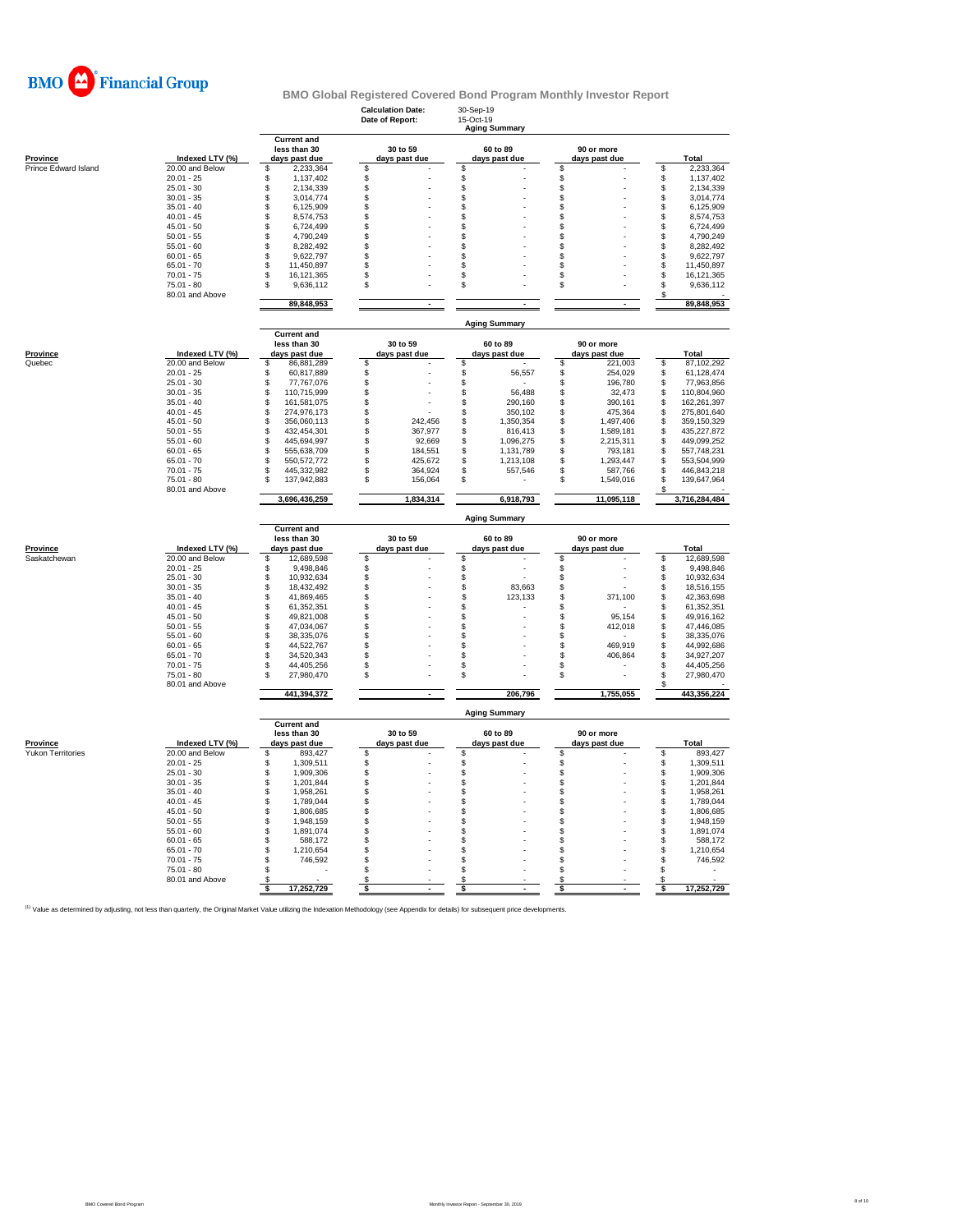

**Calculation Date:** 30-Sep-19 **Date of Report:** 15-Oct-19

**Cover Pool - Current LTV Distribution by Credit Score (1)** 

|                 | <b>Credit Scores</b> |                   |  |             |  |             |  |               |  |               |  |               |  |                |  |                |
|-----------------|----------------------|-------------------|--|-------------|--|-------------|--|---------------|--|---------------|--|---------------|--|----------------|--|----------------|
| Indexed LTV (%) |                      | Score Unavailable |  | <600        |  | $600 - 650$ |  | 651 - 700     |  | 701 - 750     |  | 751 - 800     |  | >800           |  | Total          |
| 20.00 and Below |                      | 17.475.288        |  | 9.484.478   |  | 18.701.223  |  | 46.413.876    |  | 100.392.379   |  | 143.873.893   |  | 750.510.685    |  | 1.086.851.823  |
| $20.01 - 25$    |                      | 11.961.439        |  | 10.085.002  |  | 14.838.956  |  | 32.515.938    |  | 96.243.518    |  | 112.594.967   |  | 537.156.632    |  | 815.396.451    |
| $25.01 - 30$    |                      | 9.947.203         |  | 11.537.528  |  | 22.422.667  |  | 65.823.299    |  | 153.801.410   |  | 198.496.616   |  | 779.861.858    |  | 1.241.890.581  |
| $30.01 - 35$    |                      | 10.748.877        |  | 21.311.444  |  | 55.202.522  |  | 134.771.432   |  | 282.855.242   |  | 364.974.493   |  | 1.162.164.319  |  | 2.032.028.329  |
| $35.01 - 40$    |                      | 10.160.050        |  | 37.434.392  |  | 71.492.413  |  | 168.658.673   |  | 318.011.856   |  | 447.403.799   |  | 1.431.496.236  |  | 2.484.657.419  |
| $40.01 - 45$    |                      | 7.377.315         |  | 38.638.046  |  | 95.943.102  |  | 211.349.503   |  | 425.769.378   |  | 553.271.483   |  | 1.540.890.513  |  | 2.873.239.340  |
| $45.01 - 50$    |                      | 18.175.758        |  | 47.687.529  |  | 90.928.010  |  | 223.995.078   |  | 405.254.044   |  | 545.396.895   |  | 1.561.947.095  |  | 2.893.384.409  |
| $50.01 - 55$    |                      | 22,392.519        |  | 48.324.086  |  | 105.817.313 |  | 227.393.966   |  | 417.205.438   |  | 568.099.995   |  | 1.622.678.806  |  | 3.011.912.122  |
| $55.01 - 60$    |                      | 27.410.360        |  | 44.853.166  |  | 92.800.443  |  | 243.737.933   |  | 410.896.811   |  | 560.870.387   |  | 1.515.282.362  |  | 2.895.851.462  |
| $60.01 - 65$    |                      | 50.407.528        |  | 49.363.260  |  | 115.038.412 |  | 280.169.486   |  | 501.252.306   |  | 630.808.139   |  | 1.727.751.157  |  | 3.354.790.288  |
| $65.01 - 70$    |                      | 39.180.541        |  | 48.114.174  |  | 105.564.808 |  | 261.107.362   |  | 480.778.694   |  | 595.357.388   |  | 1.591.057.893  |  | 3.121.160.861  |
| $70.01 - 75$    |                      | 15.583.692        |  | 41.552.165  |  | 95.776.090  |  | 286.129.688   |  | 581.295.019   |  | 761.465.923   |  | 1.823.785.497  |  | 3,605,588,074  |
| $75.01 - 80$    |                      | 2,301,938         |  | 25,505,246  |  | 51,943,645  |  | 180,995,808   |  | 398,961,583   |  | 493,293,230   |  | 1,191,299,129  |  | 2,344,300,579  |
| 80.01 and Above |                      |                   |  |             |  |             |  |               |  |               |  |               |  |                |  |                |
|                 |                      | 243.122.507       |  | 433.890.517 |  | 936.469.603 |  | 2.363.062.044 |  | 4.572.717.676 |  | 5.975.907.208 |  | 17.235.882.182 |  | 31.761.051.736 |

<sup>(1)</sup> Value as determined by adjusting, not less than quarterly, the Original Market Value utilizing the Indexation Methodology (see Appendix for details) for subsequent price developments